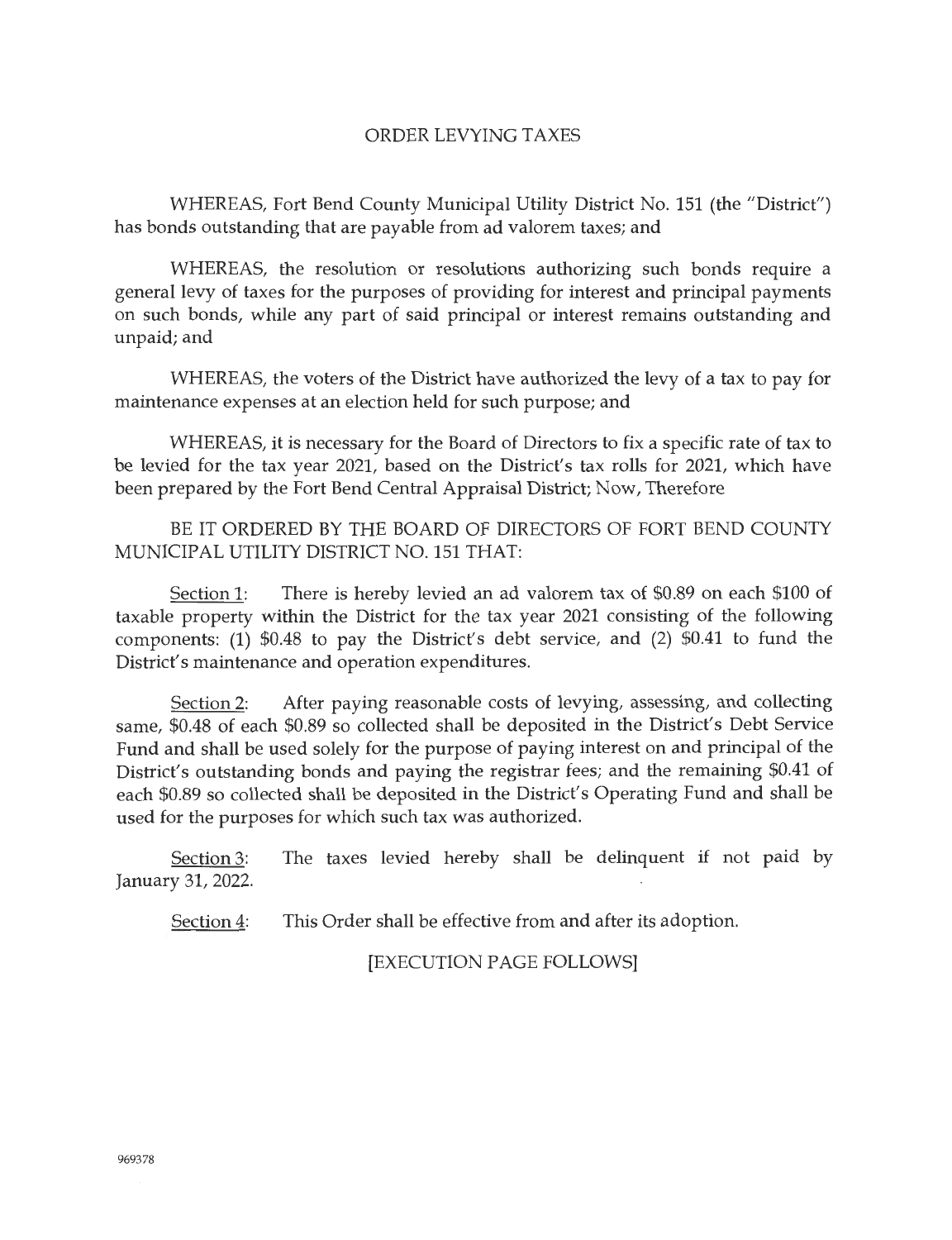PASSED AND APPROVED on September 27, 2021.



**V1CJ.** President, Board of Directors